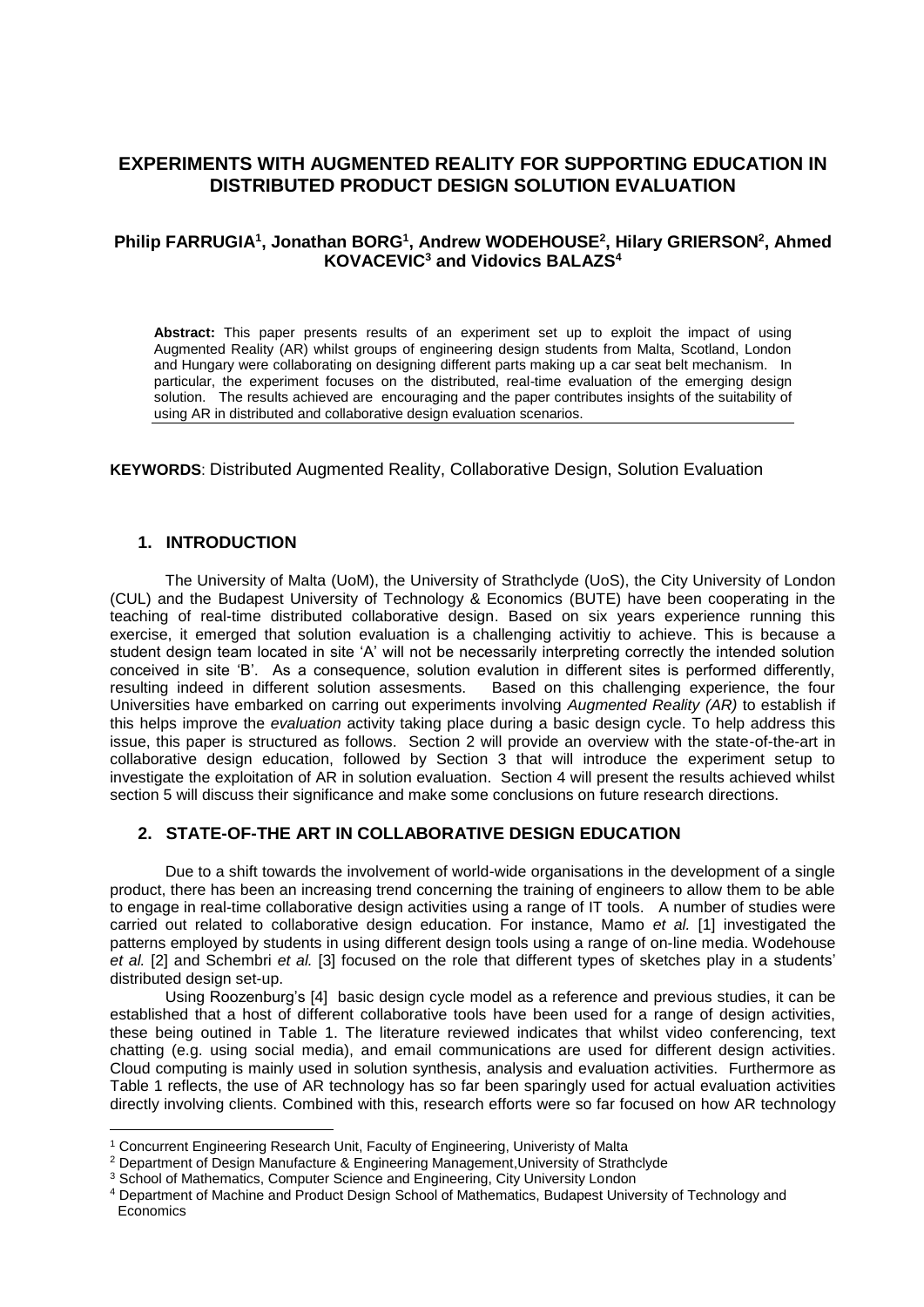can be exploited to enhance collaborative learning [5]. The research reported in [6] concerns design principles to implement AR for the classroom. The study conducted by Matcha *et al.* [7] investigates students' behaviour while interacting with an AR based system in group learning environment. Therefore, a research gap currently exists in specifically assessing the suitability of AR in evaluating product engineering design solutions in a distributed set-up.

|                                     | <b>Design Problem</b><br><b>Analysis</b> | <b>Solution</b><br><b>Synthesis</b> | <b>Solution</b><br><b>Analysis</b> | <b>Solution</b><br><b>Evaluation</b> | <b>Decision</b> |
|-------------------------------------|------------------------------------------|-------------------------------------|------------------------------------|--------------------------------------|-----------------|
| Video conference                    |                                          |                                     |                                    |                                      |                 |
| Cloud computing                     |                                          |                                     |                                    |                                      |                 |
| Email exchanges                     |                                          |                                     |                                    |                                      |                 |
| Text chatting using social<br>media |                                          |                                     |                                    |                                      |                 |
| <b>Augmented Reality</b>            |                                          |                                     |                                    |                                      |                 |

### **Table 1 Indicative Use of Tools for Collaborative Product Design**

## **3. COLLABORATIVE DESIGN PROJECT**

The aim of the project is to train students in collaborating during the design and development of a product involving organisations in different physical locations. It is nowadays very common to have an organisation in Location 'A' with its own design team 'A' responsible for designing a complex product required by a client organisation. Due to certain complexities and sub-systems, the organisation in location 'A' will subcontract the design of certain parts to other organisations located in different locations (B, C and D) as schematically illustrated in Figure 1. The different teams in the different organisations will be working on generating solutions for the parts assigned to them, with the Team 'A' at Location 'A' responsible for integrating the different sub-solutions into one complete product that needs to satisfy the client. Indeed during the design process, the different team members exchange information on their design solution to enable an overal design solution to be generated. It is typical for the client to thus be involved by Team 'A' in evaluating the emerging solution before it is approved for production.



*Fig. 1. Collaborative Design Case-Study Scenario*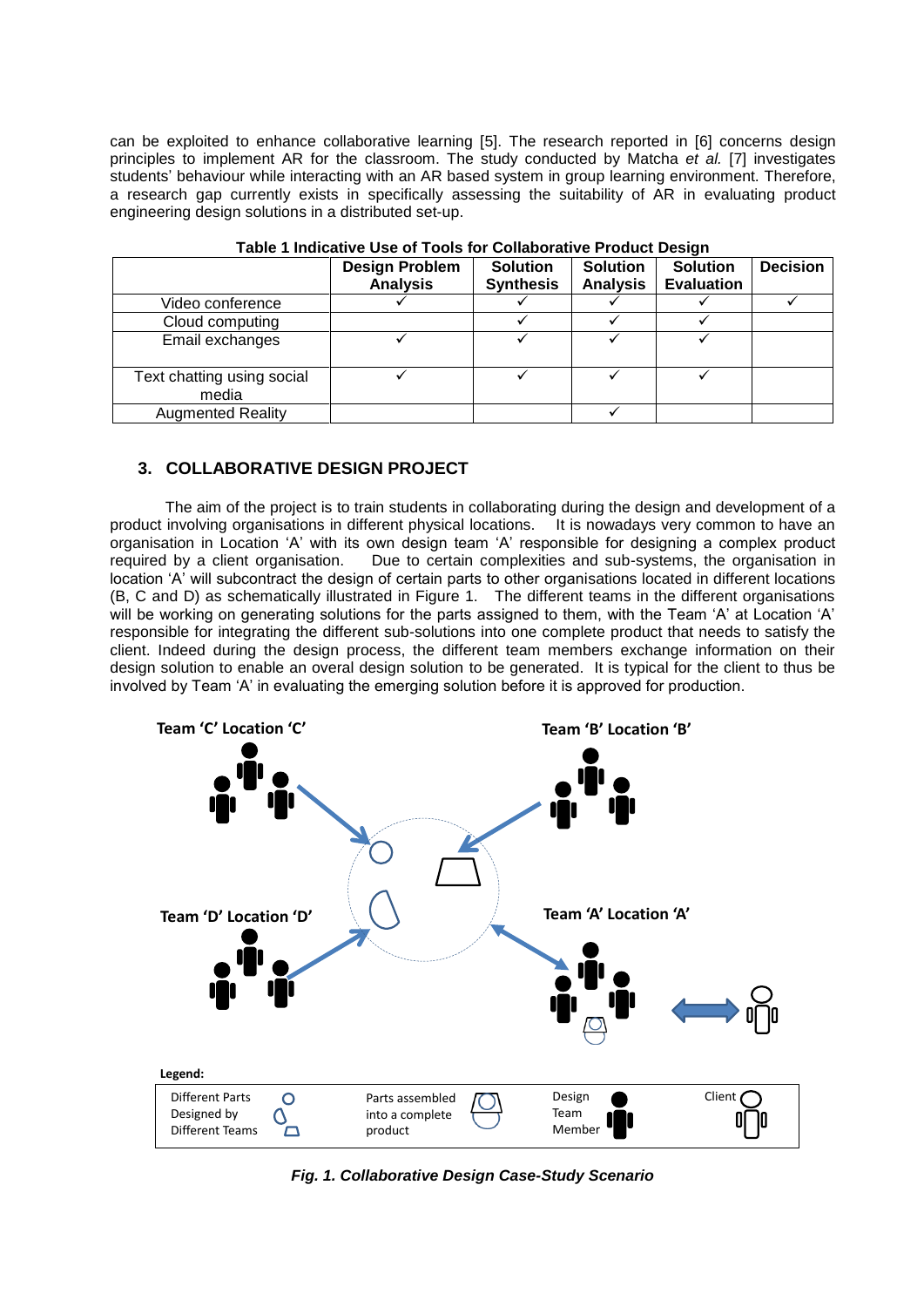The scenario illusrtrated in Figure 1 is precisely the one emulated in the collaborative design education exercise involving student teams in Malta, Scotland, London and Hungary. The design problem provided for this collaborative design scenario is the design of a more effective aeroplane seat belt.

The exercise was spread over a period of eight weeks during which students had to go through the different design stages – from concept to detailed engeering drawings. In the first week students had to introduce each other, agree on communication tools, meeting schedules and project planning. In the second week they had to create a mind map to define problem. In the following two weeks they had to generate concepts and select the most suitable. Weeks five and six focused on prototyping and detailed development. In week seven they had to finalise the design including manufacturing drawings, bill of materials and renderings. In the last week each tema was asked to deliver a presentation on the project.

As the four universities have engineering design modules taught in different years in their degree structure, this meant that some students were more academically prepared than others. However this mix was considred useful from an experimental perspective as it helped emulate the different level of expertise involved in real, collaborative design projects. Table 1 summarises the mix of students involved in the globalproject. A total of sixty students participated in the exercise. The students were divided into six teams having between nine to eleven members and where possible coming from each of the four universities.

| <b>University</b>                                       | No. of Male<br><b>Students</b> | No. of Female<br><b>Students</b> | <b>Course</b>                                                      | <b>Year of Degree</b><br>/Duration of<br><b>Degree</b> |  |
|---------------------------------------------------------|--------------------------------|----------------------------------|--------------------------------------------------------------------|--------------------------------------------------------|--|
| University of Malta                                     | 16                             | 2                                | <b>Bachelor in Mechnical</b><br>Engineering - Industrial<br>Stream | 3/4                                                    |  |
| University of Strathclyde                               | 7                              | 5                                | Master in Product<br>Design Engineering                            | 5/5                                                    |  |
|                                                         | 10                             | 7                                | Master in Global<br>Innovation<br>Management                       | 1/2                                                    |  |
| <b>City University London</b>                           | 3                              | 0                                | <b>Bachelor in Mechnical</b><br>Engineering                        | 2/3                                                    |  |
|                                                         | $\overline{2}$                 | 1                                | <b>Bachelor in Electrical</b><br>Engineering                       | 2/3                                                    |  |
|                                                         | 1                              | 0                                | Bachelor in Aereospace<br>Engineering                              | 2/3                                                    |  |
| <b>Budapest University of</b><br>Technology & Economics | 5                              | $\mathbf{1}$                     | <b>Bachelor in Mechnical</b><br>Engineering                        | 2/3                                                    |  |

**Table 1 Mix of Students Involved in Collaborative Design Project**

To faciliate the experiment with AR, the students at the University of Malta were specifically trained in generating AR models as from the second week of the exercise. For this training, they made use of on-line training material developed as part of the EU funded project *JoyAR* [8]. The conceptual seat belt models were developed using *Trimble SketchUP* and the *ARmedia* plugin. Other plug-ins available for advanced Computer-Aided Design (CAD) modelling systems (e.g. *Autodesk Inventor*) were also employed. Students were encouraged to test the plug-ins in the early stages of the exercise for two reasons – firstly to familiarise themselves with AR models and secondly to avoid technical problems when they actually use AR technology towards week 6.

## **4. DISTRIBUTED & EVALUATION EXPERIMENTAL RESULTS**

To assess the impact of AR in evaluating the candidate solution developed by each distributed design team, students had to first adopt the normal practice, i.e. visualise the 3D model by using just a CAD package and then share their views via collaboration tools (e.g. *Skype*). After this step, each team in Malta had to augment, an assembly of 3D virtual components consituting 3D the seat-belt, on one of the team members who represented the passenger. Figure 2 illustrates two members of team 6 in Malta showing an augmented 3D model of the seat-belt to one of their team members who is located in Glasgow. Therefore, through collaboration tools, the team members abroad were able to visualise what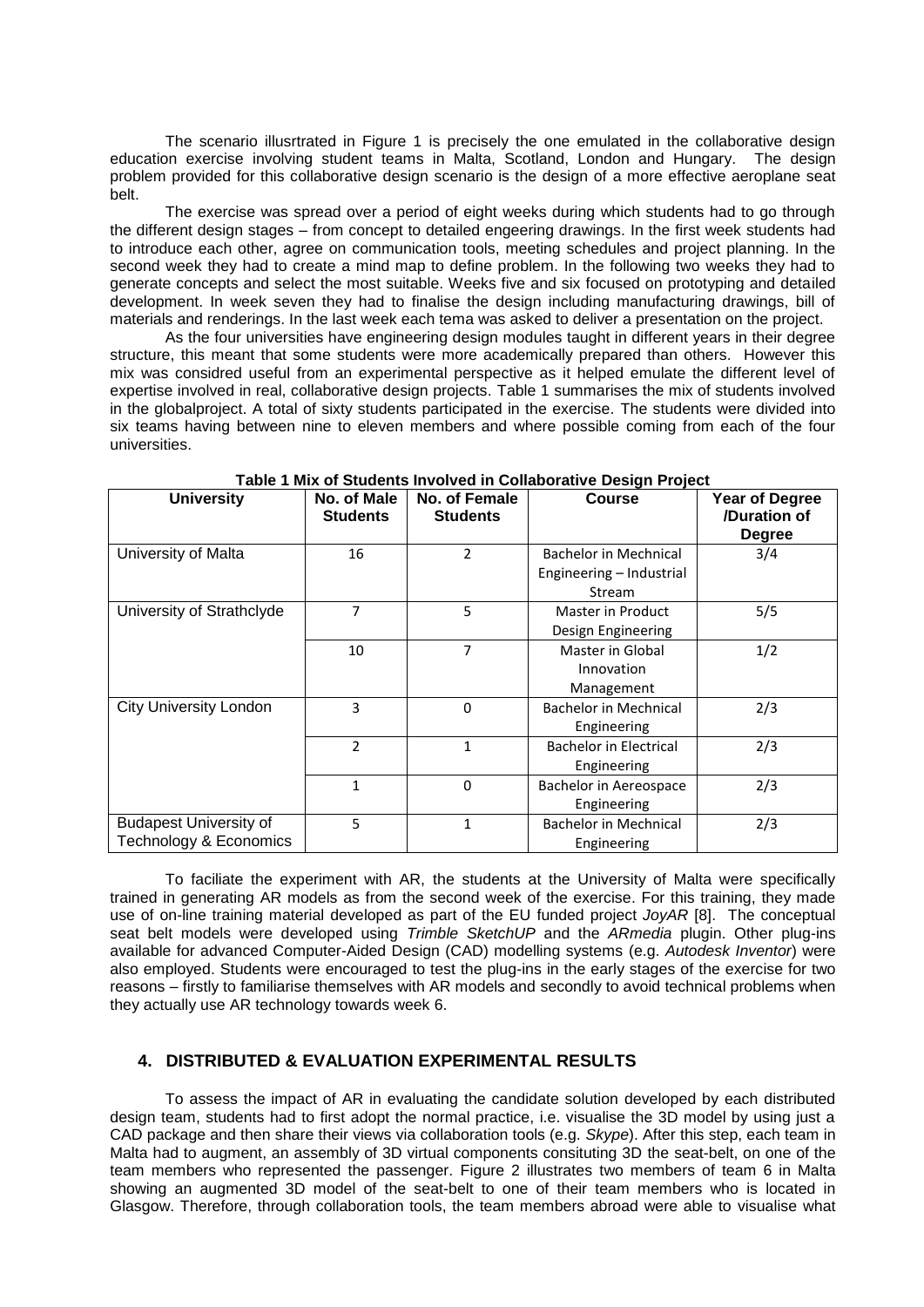the seat-belt looked like in reality. At the end of this exercise, the members of the distributed teams were asked to participate in a short questionnaire in order to assess the impact of AR technology on the evaluation stage of the global design exercise. To measure the respondents' attitude, a 6-point Lickert scale was employed, where in most questions a rating of 0 implied a negative attitutde whereas a rating of 5 implied a strong attitude. Respondents were encouraged to provide reasons for the rating given, so as to collect qualitative data.



*Fig. 2. Members of team 6 using AR to help the distributed team members visualise one of the concepts of the seat-belt*

The objectives of the evaluation exercise were to investigate:

- 1. to what extent AR was perceived useful to communicate ideas with co-located and distributed team members;
- 2. to what extent AR was perceived useful to visualise the final design solution;
- 3. the suitability of different approaches (e.g. CAD models only, physical prototypes only, CAD models and physical prototypes, CAD models used with AR etc.) to visualise and hence evaluate the final design solution in a distributed design environment;
- 4. whether any difficulties in using AR were encountered with co-located and distributed team members;
- 5. to what extent AR was perceived useful in improving the solution outcome in the exercise.

Sixteen students, coming from different design teams at UoM (six students), CUL (one student), UoS (four students) and BUTE (five students), volunteered in the questionnaire. Following are the key quantitative and qualitative results obtained in the survey. The results of each question were analysed both analytically as well as statistically (where relevant) by performing a number of tests (a significance level of 0.05 was taken), using Microsoft Excel data analysis tool. As illustrated in Table 2, a mean (M) rating of 3.06 with variance of 2.2 was attained as regard to the usefulness of AR to communicate ideas with co-located team members. This indicates that participants were hesitant whether AR is useful in this respect. A possible reason for this result could be attributed to the fact that three out of six groups either did not use AR or else experienced difficulties in installing AR plug-ins. For this reason, some of the results obtained are actually based on the students' perception of using AR in collaborative design. Note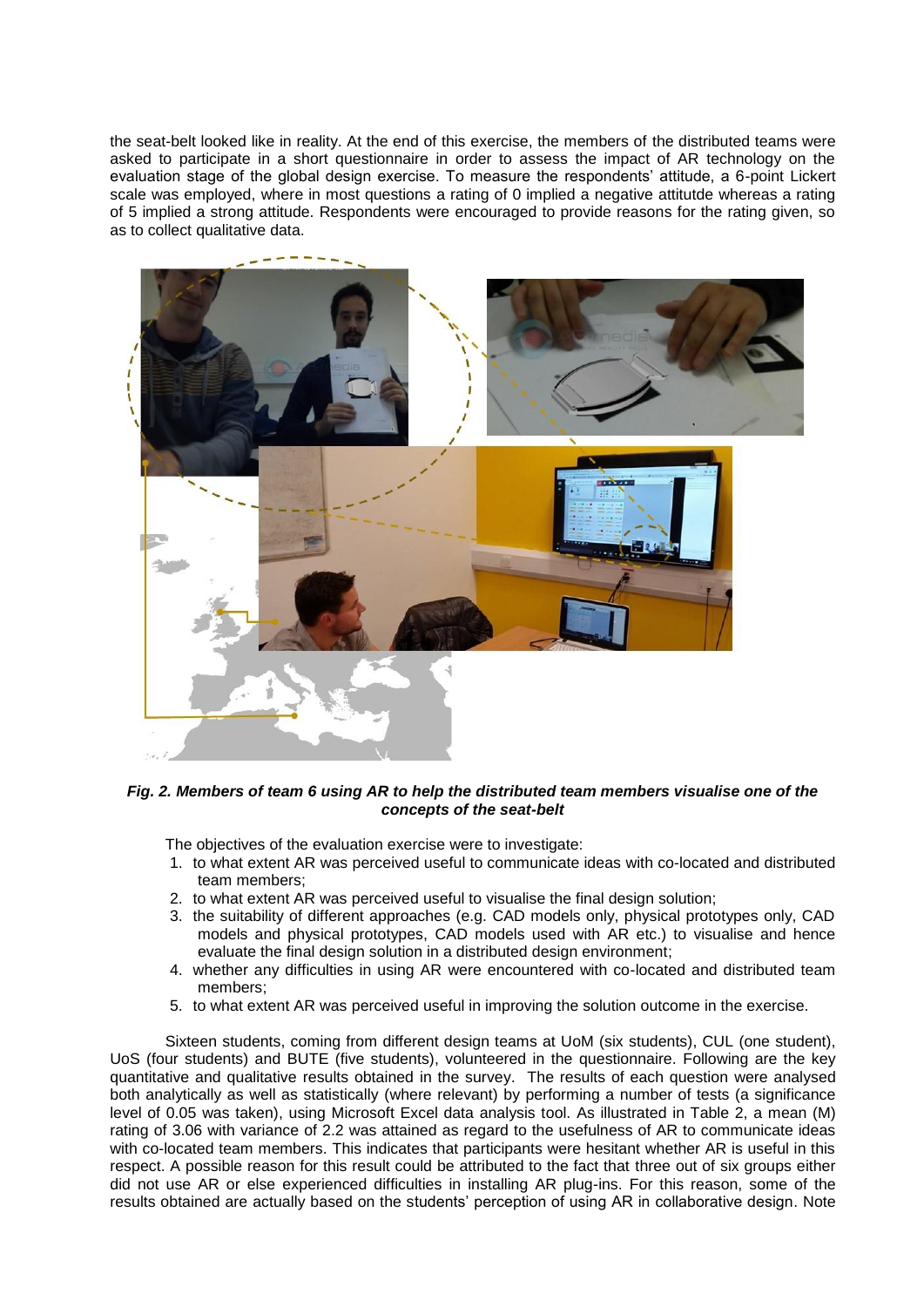that due to the low turnout of students in the survey, it was unfeasible to segregate results otained by students who managed to actually use AR from those who did not. It must also be mentioned that terms *'between groups'* and *'within groups'* in the one-way Anova results tables are standard terms used in the statistical analysis and by no means refer to co-located and distributed design teams respectively.

A slightly more positive result was attained vis-a-vis the usefulness of AR to communicate ideas with distributed team members (M = 3.81, variance = 1.63). As reflected in the F (2.35) and p values (0.14) obtained, there was no significant difference in the these two mean average scores. One of the participants, whose group managed to use AR, reported that this technology *''was useful for sharing with members with no CAD access, also for showing the scale of a CAD model in real life which can be difficult to determine from the computer screen''*. Another participant pointed out that AR is more useful when working with people abroad as sometimes it is difficult to explain some concepts.

A similar result was obtained concerning the usefulness of AR to visualise the final design solution ( $M = 3.88$ , variance = 0.92). From the qualitiative results analysed, it was evident that participants who did not use AR in the exercise opted for a neutral opinion.

**Table 2** *One-way Anova* **on results related to usefulness of AR in communicating ideas** CUMMAADV

| JUIVIIVIAI\I                                                        |        |           |         |                             |          |          |
|---------------------------------------------------------------------|--------|-----------|---------|-----------------------------|----------|----------|
| Groups                                                              | Count  | Sum<br>49 | Average | Variance<br>3.0625 2.195833 |          |          |
| usefulness of AR to communicate ideas with co-located team members  | 16     |           |         |                             |          |          |
| usefulness of AR to communicate ideas with distributed team members | 16     | 61        |         | 3.8125 1.629167             |          |          |
|                                                                     |        |           |         |                             |          |          |
| ANOVA                                                               |        |           |         |                             |          |          |
| Source of Variation                                                 | SS     | df        | МS      | F                           | P-value  | F crit   |
| <b>Between Groups</b>                                               | 4.5    |           | 4.5     | 2.352941                    | 0.135527 | 4.170877 |
| <b>Within Groups</b>                                                | 57.375 | 30        | 1.9125  |                             |          |          |
| Total                                                               | 61.875 | 31        |         |                             |          |          |

Figure 3 depicts the results of the mean rankings attained as regard to the suitability of different approaches to visualise and hence evaluate the final design solution in a distributed design environment. Note that a rank of 1 indicates the most suitable approach. As clearly demonstrated in Figure 3, participants preferred CAD models used with AR, together with physical prototypes (mean ranking of 1.25, variance = 0.45), followed by CAD models and physical prototypes (mean ranking of 2.19, variance  $= 0.56$ ) and CAD models used with AR (mean ranking of 2.75, variance  $= 0.47$ ). As illustrated in Table 3, the One-way Anova test revealed a significant difference in the mean ranking obtained (F = 53.51 » F  $_{\text{crit}}$  = 2.59, p-value < 0.05). The least ranked were those approaches which consisted of just one type of model. Therefore, participants preferred a multi-media approach, as also reflected in the mix of models they employed during the exercise. Figure 4 shows exempler CAD and physical models generated by teams 1 and 5. One participant remarked that CAD models with detailed documentation should be another approach considered.



*Fig. 3. Mean rankings*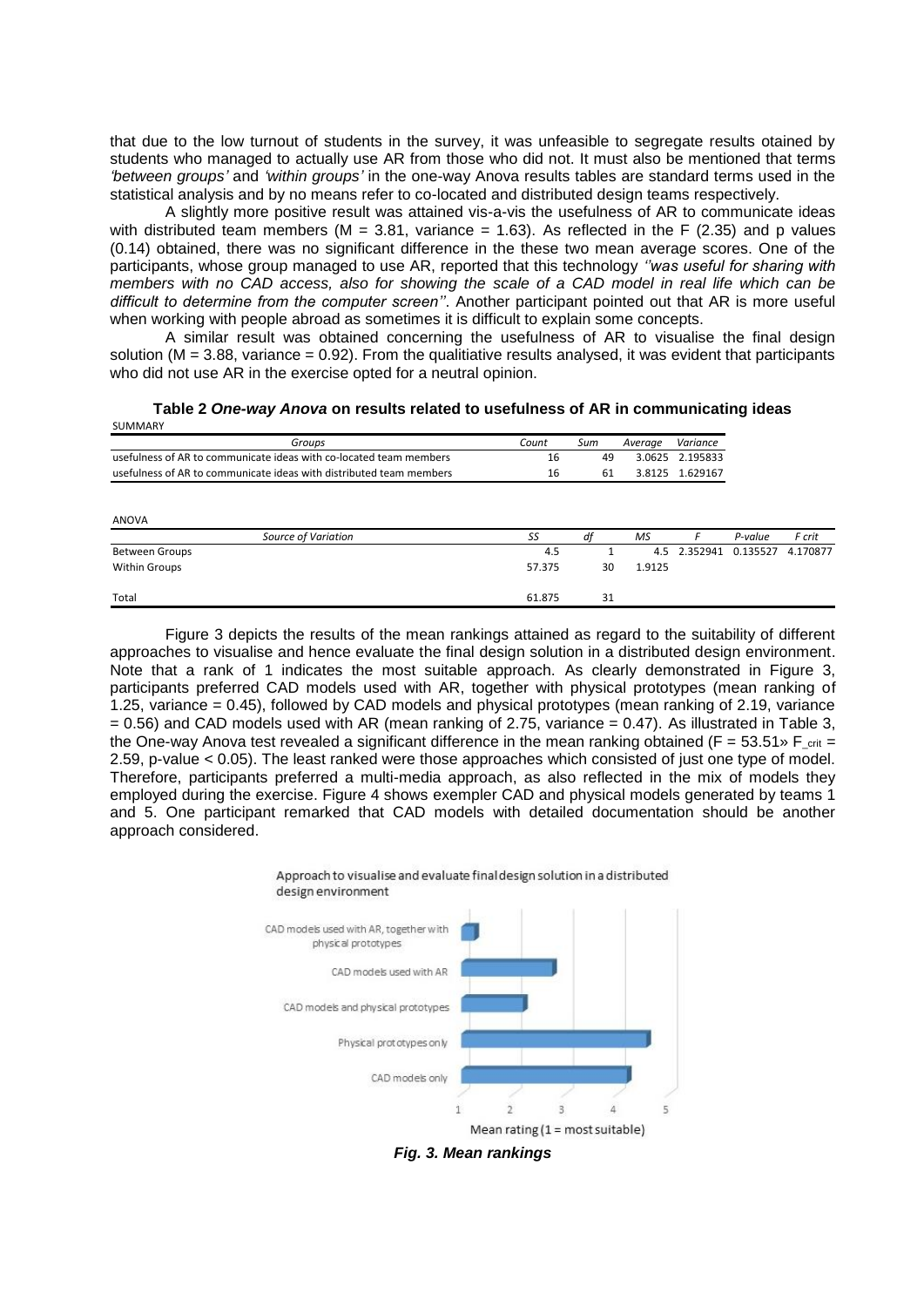#### **Table 3.** *One-way Anova* **on mean scores obtained in ranking different approaches to visualize and evaluate design solutions in a distributed design environment.**

SUMMARY

| <u>JUIVIIVII 11 1 1</u>                                    |       |     |         |          |
|------------------------------------------------------------|-------|-----|---------|----------|
| Groups                                                     | Count | Sum | Average | Variance |
| CAD models only                                            | 16    | 67  | 4.1875  | 0.695833 |
| Physical prototypes only                                   | 16    | 73  | 4.5625  | 0.6625   |
| CAD models and physical prototypes                         | 16    | 35  | 2.1875  | 0.5625   |
| CAD models used with AR                                    | 16    | 44  | 2.75    | 0.466667 |
| CAD models used with AR, together with physical prototypes | 16    | 20  | 1.25    | 0.466667 |
|                                                            |       |     |         |          |

| <b>ANOVA</b>         |          |    |            |         |         |                   |
|----------------------|----------|----|------------|---------|---------|-------------------|
| Source of Variation  | SS       | df | MS         |         | P-value | F crit            |
| Between Groups       | 122.175  |    | 4 30.54375 | 53.5073 |         | 3.08E-21 2.493696 |
| <b>Within Groups</b> | 42.8125  | 75 | 0.570833   |         |         |                   |
| Total                | 164.9875 | 79 |            |         |         |                   |



*Fig. 4. Exempler 3D CAD and physical models obtained by (a) team 1 and (b) team 5*

Results show that in general participants found less dififculties in using AR with their co-located team members compared to when using it with distributed team members. However the difference resulted to be only marginal ( $M = 2.19$ , variance  $= 3.76$ ,  $M = 2.19$ , variance  $= 2.56$  respectively, where a rating of 0 implied no difficulties were encountered). As mentioned earlier, the main difficulty was that in some cases the AR plug-ins found were not working.

With regard to the last evaluation objective, results indicate that participants tend to agree that AR was useful to improve the solution outcome in this exercise ( $M = 4.13$ , variance = 1.45, where a rating of 5 implied a positive attitude). Interesting, although those participants who found difficulties in using AR, they nonetheless were of the opinion that using such technology would enhance their design solution. In particular, the qualitative analysis indicate the following perceived benefits:

- by having AR models prior to 3D printed physical models could save a lot of printing costs and time, hence improving the performance metrices of the product. One particular member in team 6 remarked that a total of nine hours were spent in producing 3D printed prototypes;
- by having assembly of virtual models augmented in reality, the design teams can better decipher whether the concept generated looks appealing and practical, compared to when just using CAD models;